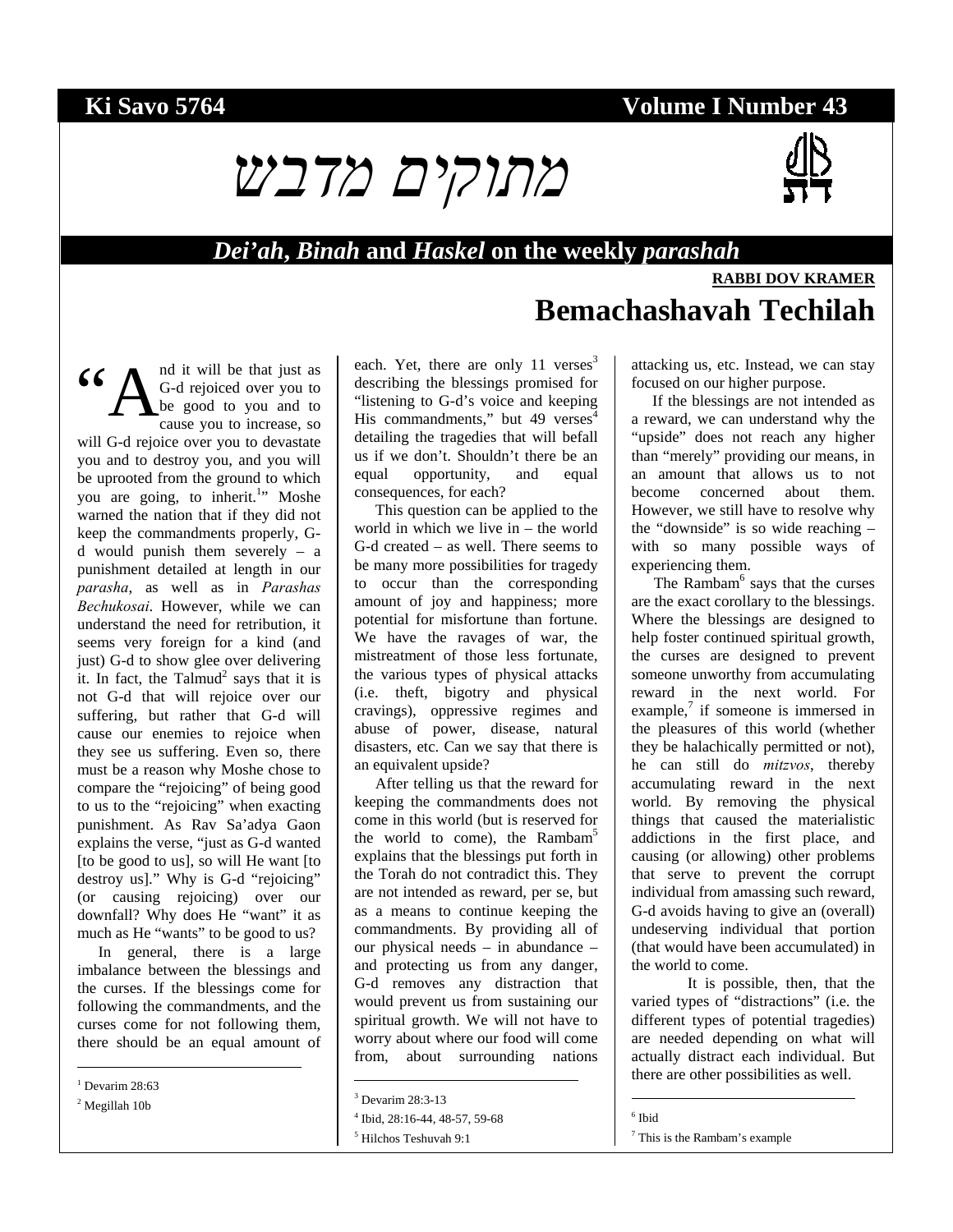The Seforno, writing about the physical blemishes<sup>8</sup> that cause spiritual impurity, $9$  says that G-d sends messages to His followers so that they can know that they have been doing something wrong and can correct it. Rav Dessler<sup>10</sup> uses this concept to explain why G-d is more exacting with the righteous than the nonrighteous, as the "punishments" sent for each little thing are a message intended to cause introspection – which will lead to fixing the problem. If there were only one type of message, there would be no way of deciphering from it which area needs strengthening. By creating a world with numerous latent messages, it is possible to tailor the message for the specific fault. This may be another reason why there needs to be such an abundance of potential "curses."

<sup>8</sup> Specifically the *nega'im* on clothes  $9^9$  Vovikra 13:47

l

These messages can only be sent to those with the ability to receive them. After all, what is the point in calling if the phone is disconnected! Therefore, those individuals who are disconnected from the Creator aren't sent any specific messages. But they are not protected from any tragedies either, even if they did nothing to warrant the suffering that the tragedy would incur. $11$ 

If there were only a limited number of things that could go wrong, this<sup>12</sup> would not be nearly as scary a proposition. However, with the possibilities of what can go wrong nearly limitless, there is a much stronger incentive to reach the level of divine protection. In essence, one not attached to G-d is walking a tightrope without a net – or even a balancing

l

he past two weeks we looked at developing the awareness of what improvements in one's *middos* are both necessary and surmountable, as well as internalizing the desire for change through *cheshbon hanefesh* (a daily accounting of one's soul and decisions) and *hispa'alus* (concentrated and emotional study that penetrates the heart). At this point in our Elul program, it is time to look at tools for actual change. T

Rav Yisrael Salanter divides the task of changing a *middah* into two. First is *kibbush hayeitzer*, conquering the inclination. This is where the desire still exists, but the person makes a conscious effort not to obey it. The person may still feel the anger, but he conquers it and does not give expression to the anger. This second step is *tikun hayeitzer*, repairing the inclination.

As we saw a few weeks ago, the Vilna Gaon comments on Mishlei that there are two types of *middos*.

"*I already wrote that there are two kinds of* middos*, those with which one is born and those to which one must acclimate oneself. Those with which one is born are called "*derachav*" (his path), for they are one's* derech *from the beginning of one's creation. Those to which one becomes acclimated are called* regel *(habit or foot), because one becomes acclimated (*hirgil*) to them.* 

*"Those* [middos] *to which one becomes acclimated, one must guard and straighten them a lot. When one guards them, then those that were in one's nature will certainly be guarded. This is '*Paleis ma'gal raglecha *– Make plain the circuit of your feet'[the first half of our verse]. Those that one became used to, one needs to straighten and to pass little* 

#### **2** *Mesukim Midevash*

bar. The extent of the possible suffering, as well as the numerous types of suffering (of which some types are scarier to some than others), is therefore designed as a mechanism to bring people back to their Creator, to motivate them to become attached (or re-attached) to G-d.

These last two possibilities<sup>13</sup> can also explain how the joy G-d feels (as it were) over providing the blessings can be compared to the joy felt when he punishes, as both are a vehicle for spurring spiritual growth.

May this Elul (and New Year) bring about the appropriate changes, corrections and adjustments that bring us closer to our Creator.

<sup>13</sup> punishments serving as messages and possible tragedies being the means to bring people back to G-d

 $\overline{a}$ 

## **RABBI MICHA BERGER Bakeish Shalom**

*by little from the bad* middos*, like a*  peles*, and not to grab right away the other extreme. Until one habituates oneself and makes it like nature. (And it says "*ma'gal*" (circuit) because to those* [middos] *to which one acclimates oneself one must go around and revolve...)* 

*"'*Vechol derachecha yikonu *– and all your ways will be established' [the verse continues]. Of course those*  middos *that are his* derech *since birth are established (*yikonu*), from the term of "*kan ubasis*" (branch and base). If one does not guard those*  [middos *that are] from habit, even "*derachav*" will not be established. For* middos *are like a string of pearls—if you make a knot at the end, then all are guarded, and if not, all are lost. So too are the* middos*. Therefore [the* pasuk*] says that if one straightens the circuit of one's feet (*raglav*), then one's ways (*derachav*)* 

<sup>&</sup>lt;sup>9</sup> Vavikra 13:47

<sup>10</sup> Michtav Me'Eliyahu II, pg. 75

<sup>11</sup> See, for example, Rabbeinu Bachya on Bereishis 18:19<br><sup>12</sup> being susceptible to anything and everything

that might happen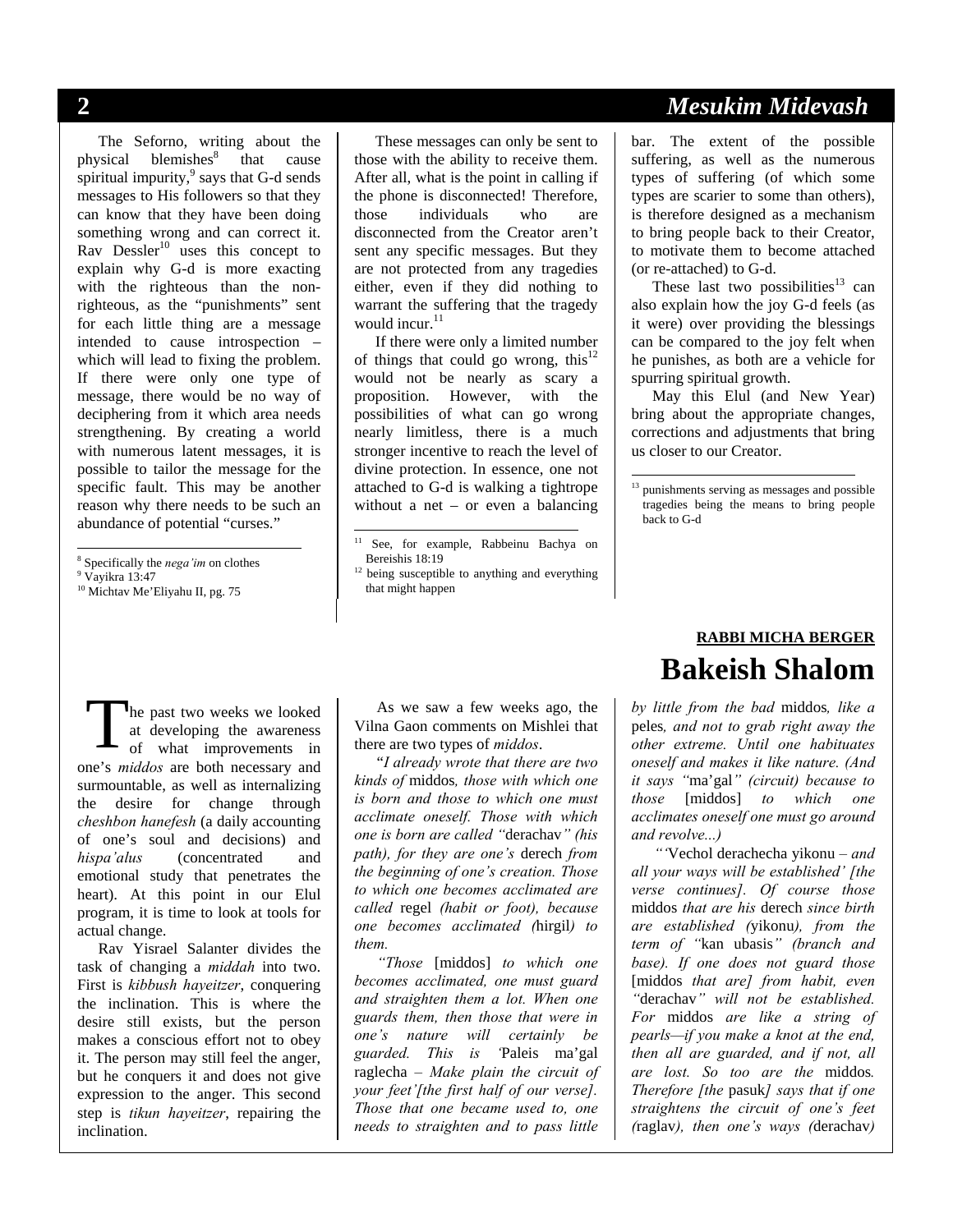#### *Mesukim Midevash* **3**

*will be set."* (Commentary on Mishlei 4:26)

The Gaon writes of two sorts of *middos*, those with which we are born and those that we acquire by habit. If we are trying to modify a *middah* from what one was born with, the primary tool for doing so is *hergeil*, habituation. As Rav Yisrael notes, through the habit of *kevishas hayeitzer* despite the desire, one will cause its repair.

Last week's *parashah* opens with the *mitzvah* of the *eishes yefas to'ar*. A Jewish soldier finds a woman in the enemy camp attractive and wants to take her. He is told that he must shave her head, dress her like a person (rather than booty), and allow her to mourn her family for a month. In short, the Torah allows the relationship but sets limits by requiring that the man take steps to insure treating her like a person. Rashi quotes Chazal, saying, "The Torah only spoke against the *yeitzer hara.*" 1 This is usually taken to mean that while the act itself is against Torah values, Hashem realized that banning it altogether would be beyond the soldier's ability to obey. However, that overlooks Chazal's use of the word "*keneged* – against". We are being given a key tool in fighting against the *yeitzer hara*.

To conquer a *middah* one does not try to eliminate it in a single step. Rather, one takes a single step, followed by another and another. It is a process of *shteiging*, of ever ascending upward. *Kibbush HaYeitzer* requires deciding to take that small step, to acquire a habit that whittles

<sup>1</sup> On Devarim 21:11

l

ur *parasha* opens with a prayer – the prayer that the farmer made upon bringing his first fruits to *Yerushalayim*. While it is basically a prayer thanking G-d for giving us the Land of Israel and O

down the improper *middah.* Because these practices are accepted upon oneself, they are called *kabbalos*.

Ideally, a *kabbalah* should meet the following criteria: it should be (1) small enough that the person has a reasonable chance of following through on it, and yet (2) large enough to be measurable. Third, a *kabalah* should be made for a fixed period of weeks or months, and not an openended commitment. At the end of the period, one can assess whether one is ready to progress, or perhaps if the *kabbalah* was overly ambitious and needs to be rethought.

For example, if someone is working on *savlanus* (patience), a reasonable *kabbalah* might be to accept upon oneself not to lose one's patience for the first five minutes upon returning home, or perhaps not to ever yell at the dinner table. It is not going to conquer the *yeitzer* all at once, but it is a measurable change that is small enough to actually follow through upon and yet also significant enough to build upon.

In this week's *parashah*, Moshe and the elders of Israel command the Jews, "Observe all the commandments that I will command you today. It will be when you cross the Jordan to the land which Hashem you G-d is giving you, you shall set up for yourselves large stones, and cover them in lime. Write on them all the words of this Torah..." $^{32}$ 

Crossing the Jordan need not have been a reminder to observe the *mitzvos*. Moshe commands them, though, to perform a commemorative act, to use the moment. This

2 Devarim 27:1-3

for having it bring forth its fruits, it refers to another prayer – when the nation suffered as slaves in Egypt and cried out to G-d for help. $<sup>1</sup>$  Thanking</sup>

-<sup>1</sup> Devarim 26:7 corresponds to a second kind of *kabbalah*, an acceptance to use a moment and artificially connect it to the desired goal. This could be because the triggering event is frequent and therefore would serve as a regular reminder to establish a habit. For example, one friend accepted a *kabbalah* to remember the six basic *mitzvos* of the mind every time he enters the car, using its ceiling, floor and four sides as a mnemonic for the six beliefs.

A third kind of *kabbalah* aims to change what used to be a preconscious decision into a conscious one. Dr. Alan Morinis tells of one such, recommended to him by Rabbi Yitzchok Perr, Rosh Yeshiva of Yeshivas Derech Aisan in Far Rockaway. Rabbi Perr recommended that whenever one feels impatient or angry, one should slip a rubber band, one loose enough to be comfortable but yet small enough to be felt, on one's hand.<sup>3</sup> This is also *hergel*; it is practicing making the process of getting impatient or angry a conscious one, rather than an immediate reaction that short-circuits our free will.

In the *Mussar* communities of prewar Europe, Elul was a time for making *kabbalos*. Through these excercises we can build the habits that allow us to conquer and ultimately repair our *middos*. They can enable us to use Elul and Tishrei to effect true change, true growth, in our lives.

 $\overline{a}$ 

#### **RABBI DOV KRAMER Sefasai Tiftach**

G-d for all He has done for us certainly makes sense, as it awakens within us a feeling of gratitude. Songs of praise can help us realize/internalize/reiterate how exalted G-d is, bringing about a sense of awe

<sup>&</sup>lt;sup>3</sup> Alan Morinis, Climbing Jacob's Ladder, pp. 47-48